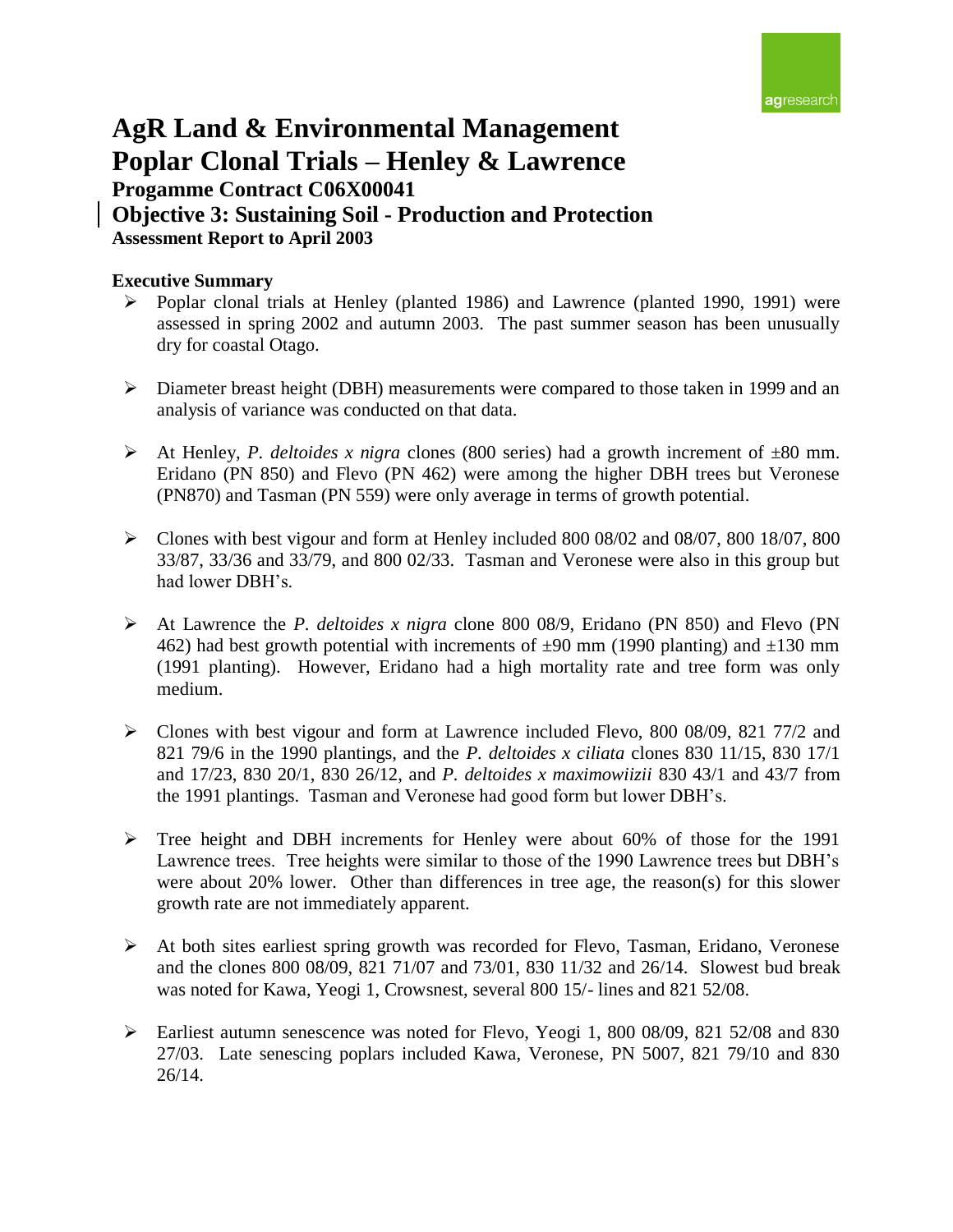

#### **A. Background – Site and Environment**

This report relates to Bullet Point 2: Continued monitoring of previously established trials (of older clonal material).

Poplar clonal trials were originally established at Henley (J. Adams property) in 1986, and at Lawrence (W. McNeish property) in 1990/91. Planting and later management/monitoring were largely carried out by the then MWD, Water and Soil Divison, and the Otago Catchment Board.

The Henley site (NZMS 260, I45:925674) is on a moderately steep north facing slope that has had a history of slipping and slumping. Altitude is about 80m asl. The Lawrence site (NZMS 260, G44:501733) is on an easy sloping southerly aspect, again with a history of slipping and slumping. Altitude is about 140m asl.

Both sites are coastal and normally have good rainfall. However, this past summer has been extremely dry (Table 1). Poplars at the Henley site were pruned to 6-8 m during late summer to provide stock fodder due to lack of pasture growth under drought conditions. Those at Lawrence were not required for supplementary forage, but pasture growth has been minimal since December and soils are presently extremely dry and cracked. Some trees senesced early because of the drought, considered by the farmer to be the worst he has seen in 20 years.

## **Table 1. Monthly Rainfall (mm) at Ettrick, Lawrence and Dunedin Airport, August 2002 to April 2003.**

| Month<br><b>Site</b>                  |  | Aug Sep Oct Nov Dec Jan Feb Mar Apr |  |    |    |
|---------------------------------------|--|-------------------------------------|--|----|----|
| Ettrick 55 43 40 37 31 42 37 7 18     |  |                                     |  |    |    |
| Lawrence 50 39 48 77 41 62 43         |  |                                     |  | 14 | 23 |
| Dn Airport 45 32 50 63 40 65 60 12 25 |  |                                     |  |    |    |

Heavy snow occurred during winter 2002 and strong (predominantly NW) winds were experienced during spring/summer, resulting in branch damage and breakage to a number of trees.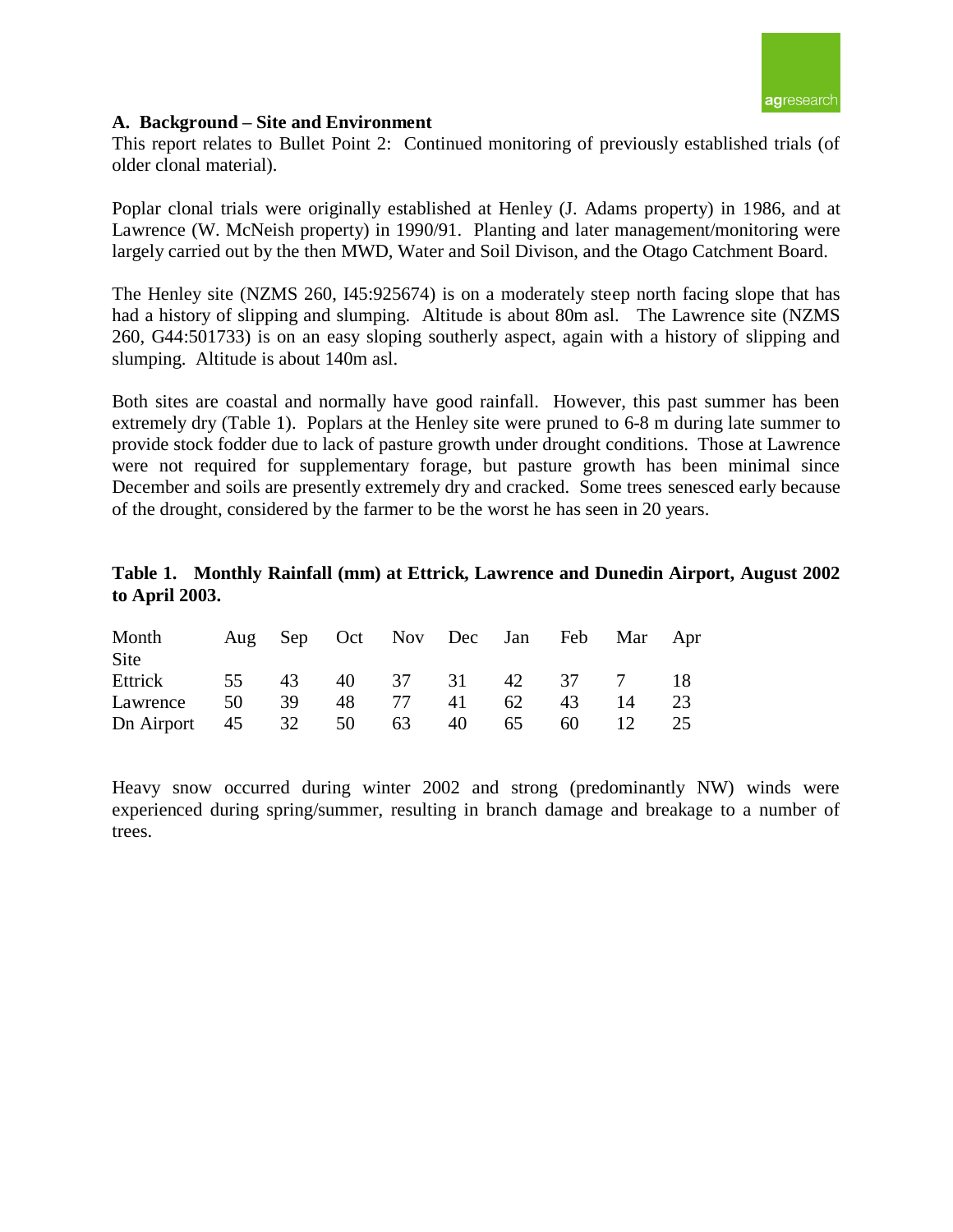

## **B. Methods:**

The Lawrence site was first assessed in May 1999 with a subsequent assessment during budbreak in September 1999. An equivalent assessment was made at Henley in September 1999. Data and reports on this work were forwarded to Hort Research at the time.

The current assessments at Lawrence and Henley were conducted during bud break  $(10<sup>th</sup>$  and  $21<sup>st</sup>$ October, 2002 respectively), and again in April 2003 ( $9<sup>th</sup>$  April for Henley,  $30<sup>th</sup>$  April for Lawrence). In spring 2002, parameters assessed included ranking  $(0 = \text{minimum to } 2 =$ maximum) for bud break and leaf density, and phenology including leaf colour and catkin presence.

In autumn 2003 the following parameters were assessed: Vigour ranked 0-5(=maximum); Tree Height (selected clones only, m), Diameter Breast Height (DBH, cm); Bark Roughness, Leaf Density and Tree Form (0-2 ranking as above); and phenology including leaf colour, senescence, wind and frost damage.

Primary emphasis was given to tree DBH as a means of comparing growth between the clones over the four year period. DBH data were collated for each site/trial and subjected to an analysis of variation (Genstat, R. Littlejohn, Invermay). Tree height was measured on selected tree pairs, generally the better growing ones. At Henley many large high pruned branches littered the site, and the tree height/canopy cover made it difficult to accurately sight tree tips and run the measuring tape out whilst working alone. Apart from the prunings, similar problems were encountered at Lawrence.

### **Results**

### **C. Henley Poplar Clones**

Data (DBH) for the poplar clones at Henley are presented in Table 2. *P. deltoides x nigra* clones (800 series) dominated in terms of growth with the better clones having growth increments of 75-100 mm. Eridano (PN 850) and Flevo (PN 462) were the only named clones among the higher DBH trees. Veronese (PN870), and to a lesser extent Tasman (PN 559), were only average in terms of growth potential at Henley but variability there, as reflected in the SED, was quite high in comparison to that for Lawrence.

Other parameters such as vigour and tree form are also important in determining suitable clonal material for breeding programmes and poplar varietal releases. Clones that recorded high vigour and consistently good form at the autumn assessment are also indicated in Table 2. Those with good vigour/form and greater growth included 800 08/02 and 08/07, 800 18/07, 800 33/87, 33/36 and 33/79, and 800 02/33. Tasman and Veronese were also in this group but, as noted, had lower DBH growth. Eridano recorded below average tree form and 800 08/09 had medium tree form at this site.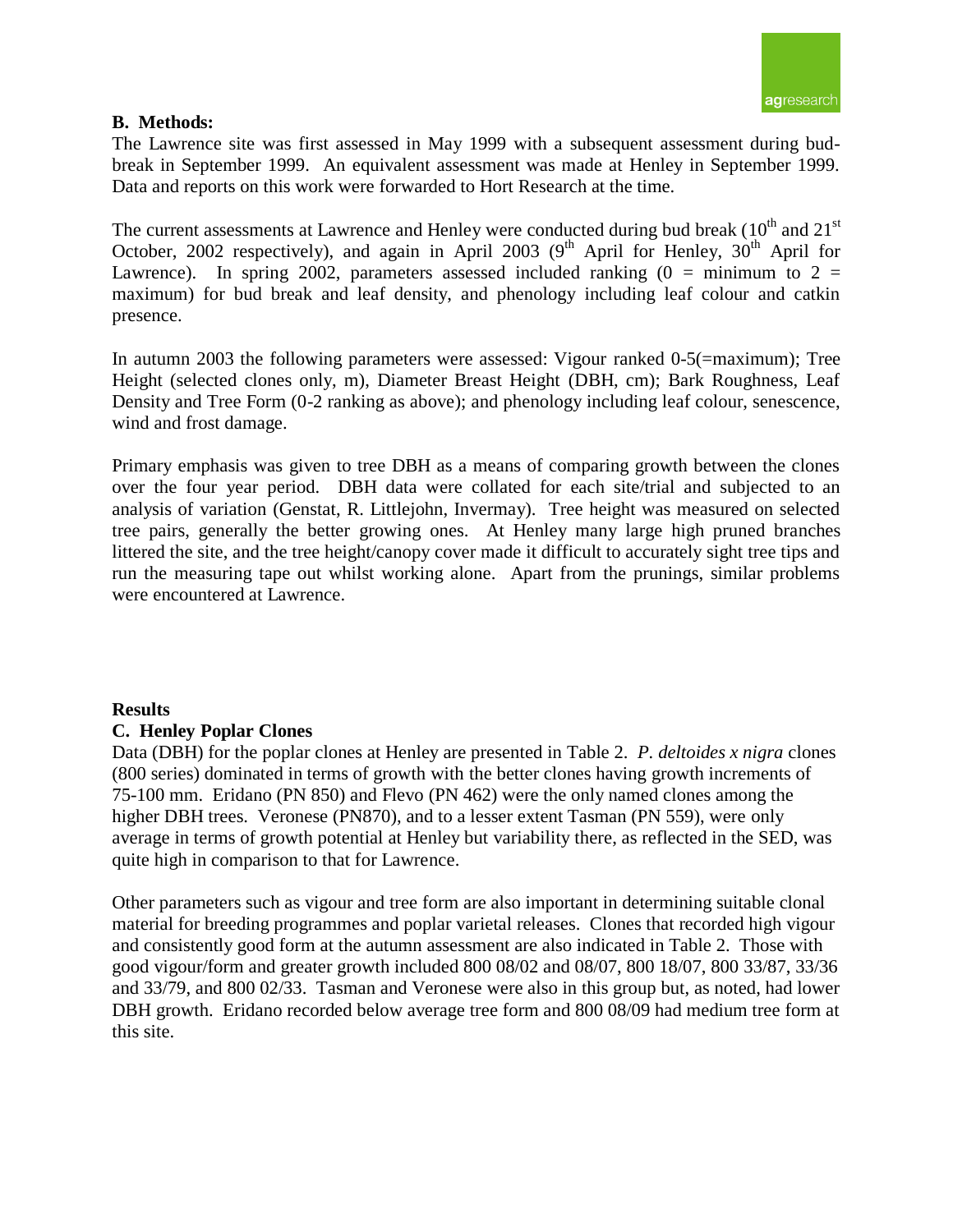

**Table 2. Mean poplar clonal DBH and incremental growth increases (mm) for Henley, 1999 to 2003, in decreasing order of growth increment. Vigour/form are indicated as G = good, M = medium, B = below average.**

| <b>Clone Code</b> | 1999  | 2003  | <b>Increment</b> | <b>Vigour/Form</b> |
|-------------------|-------|-------|------------------|--------------------|
| 800 08/09         | 222.0 | 322.0 | 100.0            | $\mathbf M$        |
| PN 850 Eridano    | 131.9 | 216.9 | 85.0             | $\bf{B}$           |
| 800 08/02         | 199.0 | 279.0 | 80.0             | G                  |
| PN 462 Flevo      | 225.5 | 305.5 | 80.0             | M                  |
| 800 33/92         | 180.5 | 260.5 | 80.0             | M                  |
| 800 15/31         | 186.5 | 265.5 | 78.9             | $\, {\bf B}$       |
| 800 18/07         | 237.6 | 315.6 | 78.0             | G                  |
| 800 15/33         | 149.8 | 227.8 | 78.0             | $\, {\bf B}$       |
| 800 08/07         | 199.0 | 275.7 | 76.7             | G                  |
| 800 33/87         | 206.9 | 283.1 | 76.3             | G                  |
| 800 02/33         | 221.0 | 296.0 | 75.0             | G                  |
| 800 33/36         | 207.3 | 281.7 | 74.5             | G                  |
| 800 07/86         | 211.3 | 285.7 | 74.5             | M                  |
| 800 15/57         | 194.4 | 268.7 | 74.3             | M                  |
| 800 14/14         | 187.1 | 261.4 | 74.3             | M                  |
| 800 15/55         | 181.9 | 254.1 | 72.2             | $\mathbf M$        |
| 800 33/79         | 207.0 | 278.0 | 71.0             | G                  |
| 800 14/141        | 196.4 | 266.4 | 70.0             | $\mathbf M$        |
| PN 559 Tasman     | 213.3 | 283.3 | 70.0             | G                  |
| 800 29/104        | 172.1 | 240.9 | 68.8             | $\mathbf G$        |
| 800 08/05         | 209.6 | 278.4 | 68.8             | $\mathbf M$        |
| 800 02/38         | 205.6 | 273.4 | 67.8             | G                  |
| 800 15/34         | 189.1 | 256.3 | 67.1             | $\, {\bf B}$       |
| 800 02/23         | 231.8 | 296.2 | 64.5             | G                  |
| 800 29/05         | 199.1 | 262.9 | 63.8             | $\mathbf M$        |
| 800 02/36         | 151.1 | 214.9 | 63.8             | M                  |
| 800 24/04         | 183.4 | 244.6 | 61.3             | $\, {\bf B}$       |
| 800 29/96         | 192.8 | 252.8 | 60.0             | M                  |
| 800 15/20         | 173.6 | 233.6 | 60.0             | M                  |
| PN 870 Veronese   | 194.7 | 251.0 | 56.3             | G                  |
| 800 29/04         | 195.2 | 250.8 | 55.6             | G                  |
| 800 14/11         | 171.8 | 226.1 | 54.3             | $\mathbf M$        |
| 800 15/39         | 240.5 | 280.5 | 40.0             | $\mathbf{M}$       |
| 800 15/58         | 157.3 | 197.3 | 40.0             | $\, {\bf B}$       |

SED DBH (Clone & Year) = 25.9 P<0.001 SED (Clone) = 6.5 P<0.001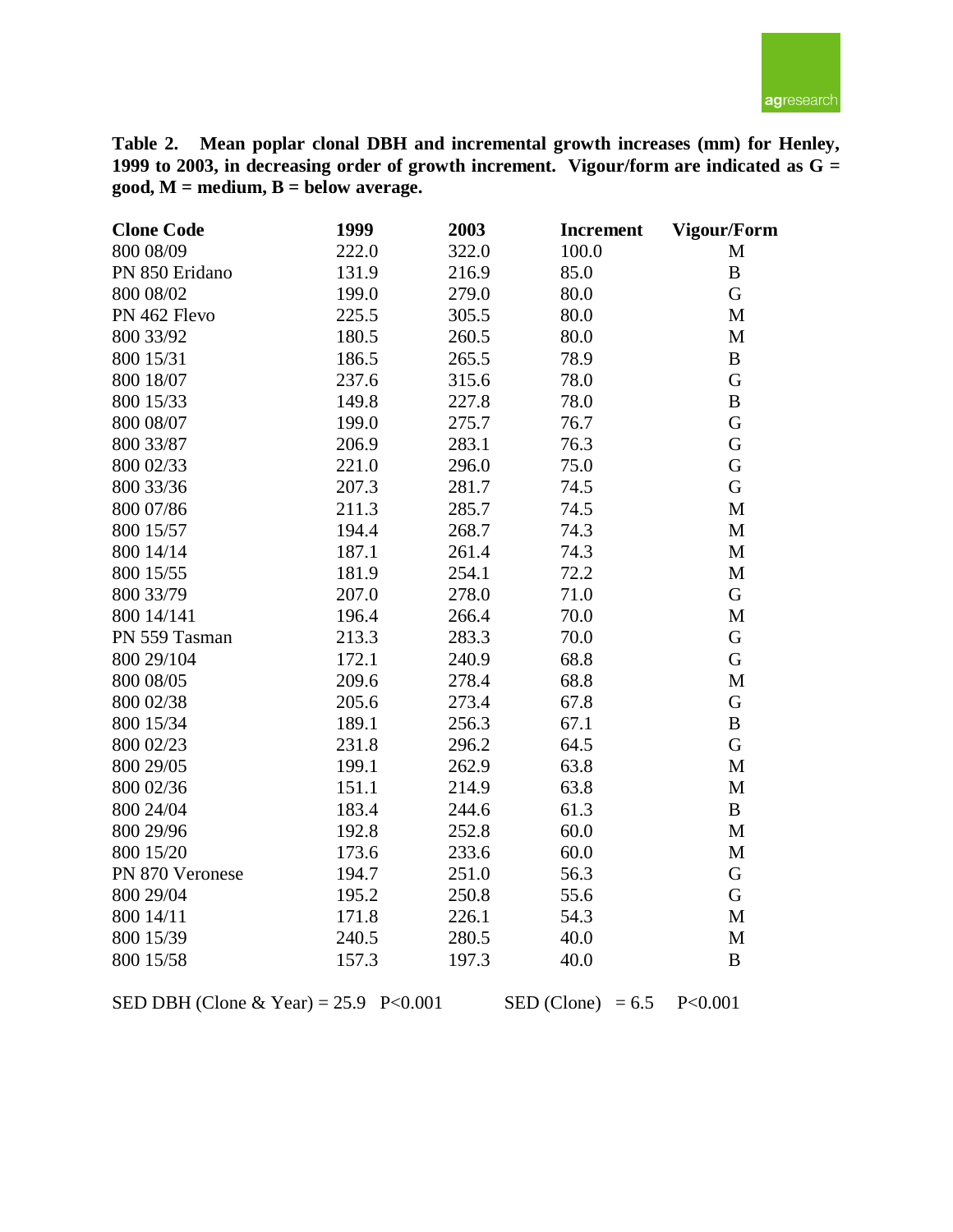

### **Spring 2002 Assessment**

At the October 2002 assessment, Flevo (PN462) was consistently the earliest clone to develop, recording a high ranking for both bud break and leaf density. Most other named clones also developed early (eg Tasman, Eridano, Veronese), with 800 08/09 being foremost in the 800 series. Conversely, the slowest clones to develop in spring were the 800 15 lines (15/31 and 15/33 in particular, also 15/20, 15/57 and 15/58). Other slow developing lines were 800 08/05, 800 14/11 and 800 24/04.

Catkins were most apparent on 800 08/07 and 800 29/104 during spring, with 800 14/11 also having a good number. They were least prevalent in the 800 15 series (particularly 15/20, 15/34, 15/39, 15/55 and 15/57) along with 800 07/86, 800 08/05, 800 14/141, 800 24/04, 800 29/04 and 29/05, 800 33/36, Flevo and Tasman.

Leaf colour varied markedly. Strong bronze-green colour was noted in 800 08/05 and 08/07, 800 24/04 and 800 33/36. Tasman, Flevo and Veronese all had dark green foliage, along with 800 02/38, 800 09/09 and 800 14/141. Light green foliage was noted in 800 15/20 and 15/58, and 800 29/05

### **Autumn 2003 Assessment**

Only a few trees at Henley had started to senesce with lighter leaf colours. Most still had green leaves with the following clones being dark green: Veronese, Flevo, 800 08/02 and 08/05, 800 15/31, 800 24/04, 800 29/05, 800 33/96.

Degree of bark roughness was as follows: clones with greatest roughness included Tasman, 800 07/86, 800 08/09, 800 33/87 and 33/92. Smoother barked clones included 800 29/05 and 800 14/11.

### **D: Lawrence Poplar Clones**

Data (DBH) for the poplar clones at Lawrence are presented in Table 3. As at Henley, the *P. deltoides x nigra* clone 800 08/9, Eridano (PN 850) and Flevo (PN 462) were dominant in terms of growth potential. Growth increments for the better clones were about 90 mm (1990 planting) and about 130 mm (1991 planting). Eridano had a high mortality rate, tree form was only medium and it was early both to break bud and to enter senescence.

Clones with best vigour/form and growth (Table 3) included Flevo, 800 08/09 and 821 77/2, 821 79/6 in the 1990 plantings, and the *P. deltoides x ciliata* clones 830 11/15, 830 17/1 and 17/23, 830 20/1, 830 26/12, and *P. deltoides x maximowiizii* 830 43/1 and 43/7 from the 1991 plantings. As noted above, Eridano had good growth, but only medium form (cf. below average at Henley). While their form was good, Tasman and Veronese remained in the mid- to lower DBH growth range.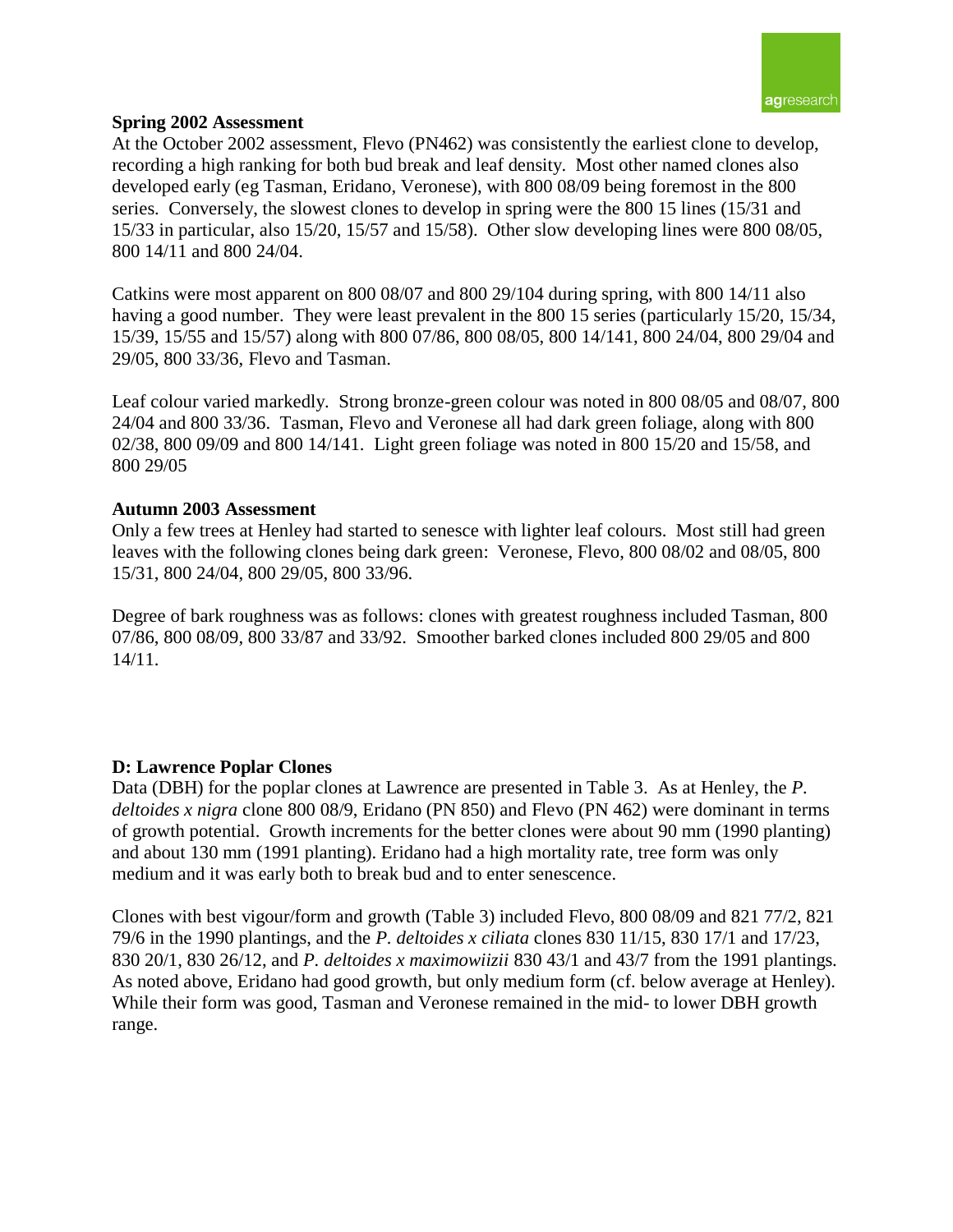agresearch

**Table 3. Mean poplar clonal DBH and incremental growth increases (mm) for Lawrence, 1999 to 2003, in decreasing order of growth increment. Vigour/form are indicated as G = good, M = medium, B = below average. A.. 1990 Plantings**

| $1 - 1$                               |       |       |                  |                             |
|---------------------------------------|-------|-------|------------------|-----------------------------|
| <b>Clone Code</b>                     | 1999  | 2003  | <b>Increment</b> | <b>Vigour/Form</b>          |
| PN 462 Flevo                          | 241.7 | 333.3 | 91.6             | G                           |
| 800 08/09                             | 257.5 | 347.0 | 89.5             | G                           |
| 821 77/02                             | 247.2 | 336.0 | 88.8             | G                           |
| 821 79/06                             | 249.8 | 334.2 | 84.4             | G                           |
| NZ 5007                               | 256.1 | 333.9 | 77.8             | B                           |
| PN 870 Veronese                       | 232.0 | 308.0 | 76.0             | G                           |
| 821 73/01                             | 282.1 | 357.2 | 75.1             | G                           |
| PN 559 Tasman                         | 223.0 | 298.0 | 75.0             | G                           |
| 821 56/01                             | 235.1 | 306.0 | 70.9             | G                           |
| 821 52/08                             | 188.8 | 257.0 | 68.2             | M                           |
| 821 79/10                             | 236.2 | 304.0 | 67.8             | M                           |
| PN 895 Yeogi 1                        | 229.0 | 296.0 | 67.0             | G                           |
| NZ 5006 Kawa                          | 200.5 | 266.0 | 65.5             | M                           |
| 821 52/01                             | 238.8 | 304.0 | 65.2             | M                           |
| 821 71/07                             | 301.7 | 354.0 | 52.3             | G                           |
| SED DBH (Clone & Year) = 11.3 P<0.001 |       |       |                  | SED (Clone) = $8.0$ P<0.001 |

## **B.. 1991 Plantings**

| <b>Code Assessment</b>                  | 1999                        | 2003  | <b>Increment</b> | Vigour/Form |
|-----------------------------------------|-----------------------------|-------|------------------|-------------|
| PN 850/2 Eridano                        | 185.8                       | 329.5 | 143.8            | M           |
| 830 20/01                               | 222.0                       | 357.5 | 135.5            | G           |
| 830 11/15                               | 218.5                       | 342.0 | 123.5            | G           |
| 830 43/01                               | 206.3                       | 328.8 | 122.5            | G           |
| 830 26/12                               | 169.1                       | 289.8 | 120.7            | G           |
| 830 17/01                               | 188.5                       | 308.5 | 119.9            | G           |
| 830 17/23                               | 151.8                       | 271.2 | 119.4            | G           |
| 830 43/07                               | 189.7                       | 307.7 | 118.0            | G           |
| PN 850 Eridano                          | 179.0                       | 295.0 | 116.0            | M           |
| 830 26/14                               | 182.9                       | 296.0 | 113.1            | G           |
| 830 13/19                               | 153.0                       | 265.0 | 112.0            | M           |
| 830 27/03                               | 148.5                       | 260.0 | 111.5            | G           |
| 830 43/05                               | 203.8                       | 314.8 | 111.0            | G           |
| 830 30/01                               | 177.0                       | 286.0 | 109.0            | G           |
| 830 22/01                               | 133.1                       | 233.0 | 99.9             | G           |
| 830 22/21                               | 164.5                       | 262.0 | 97.5             | M           |
| PN 870 Veronese                         | 177.0                       | 274.0 | 97.0             | G           |
| 830 11/32                               | 230.5                       | 324.0 | 93.5             | G           |
| NZ 5006 Kawa                            | 156.2                       | 241.8 | 85.6             | M           |
| NZ 5010 Crowsnest                       | 106.8                       | 187.8 | 81.0             | B           |
| SED DBH (Clone & Year) = $19.4$ P<0.001 | SED (Clone) = 7.4 $P<0.001$ |       |                  |             |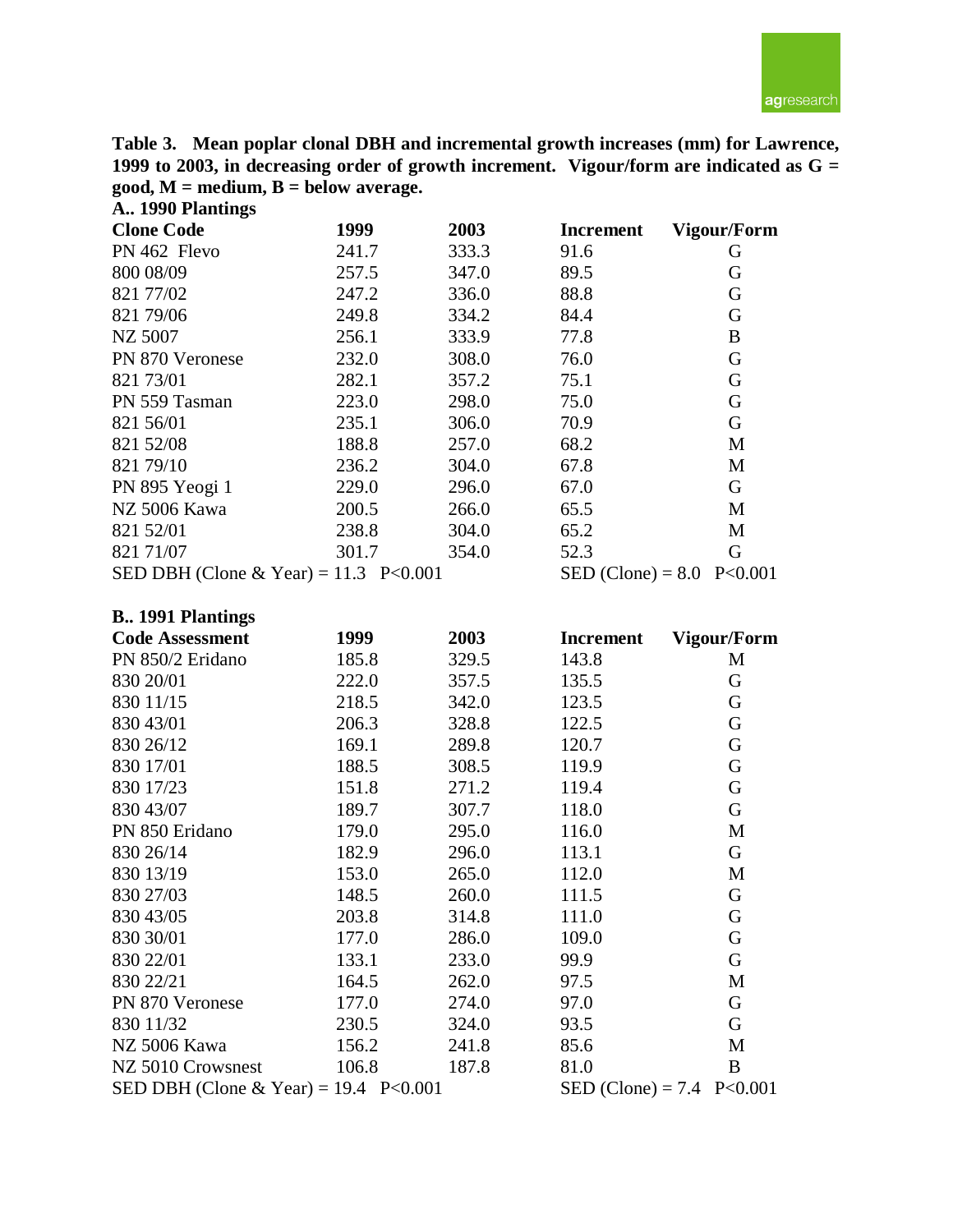

## **Spring 2002 Assessment**

For the 1990 planting at the October 2002 assessment, 821 71/07 and 821 73/01 were the earliest clones to develop, followed by 821 79/10 and Flevo (PN462), these recording a high ranking for both bud break and leaf density. Conversely, the slowest clones to develop in spring were Kawa (NZ 5006) and Yeogi 1 (PN 895), plus 821 52/08. Most other lines were moderately well developed at the time of assessment.

The earliest clones to develop in the 1991 planting were Eridano, 830 11/32 and 830 26/14. These were followed by 830 11/15, 830 26/12, 830 27/03, 830 30/01 and 830 43/01. The slowest clone to develop was again Kawa (NZ 5006), followed by Crowsnest (NZ 5010), Veronese (PN 870), 830 17/01 and 17/23, and 830 22/21. Other lines were moderately well developed at the time of assessment.

Catkins were most apparent on 821 77/02 (1990 planting) during spring, with 821 56/01 and Veronese (PN 870) also having many. They were least prevalent in Flevo and Tasman, along with Yeogi 1, Kawa, 821 79/06 and 821 79/10. In the 1991 planting, catkins were present with Veronese and Crowsnest, plus 830 20/01. Clones with no catkins included 830 11/15 and 11/32, 830 13/19, 830 22/01 and 22/21, 830 26/14 and 830 27/03.

A distinctive bronze-green leaf colour was noted for Veronese, Tasman, 800 08/09, 821 52/01 and /08, and 821 56/01 (1990 planting). Dark green foliage was noted on 821 71/07, 821 73/01 and 821 79/10, with lighter green on Yeogi 1 and NZ 5007. For the 1991 planting, bronze-green leaves were evident in Veronese, Crowsnest and 830 26/12. Dark green clones included 830 11/32, 830 26/14, 830 43/01 and Eridano, cf light green in 830 22/21, 830 20/01 and 830 13/19.

### **Autumn 2003 Assessment**

Although senescence was well advanced by the April 2003 assessment, several clones still retained green foliage. In the 1990 planting, they included NZ 5007, 821 73/01 and to a lesser extent 821 79/10. Most advanced senescence was noted in 800 08/09 and 821 52/08, and to a lesser extent Flevo and Yeogi 1. In the 1991 planting only 830 26/14, and to a lesser extent Kawa and Veronese, retained green foliage. 830 27/03 had the most advanced senescence, followed by 830 11/15 and 11/32, Crowsnest and 830 43/07.

Degree of bark roughness was as follows: clones with greatest roughness included Kawa, Flevo, 800 08/09, and to a lesser extent Tasman and Veronese (1990 planting); and Kawa and 830 43/01 (1991 planting). Smoother barked clones included 821 52/08 and 821 77/02 (1990); and 830 13/19, 830 22/01, 830 27/03, and 830 30/01 (1991).